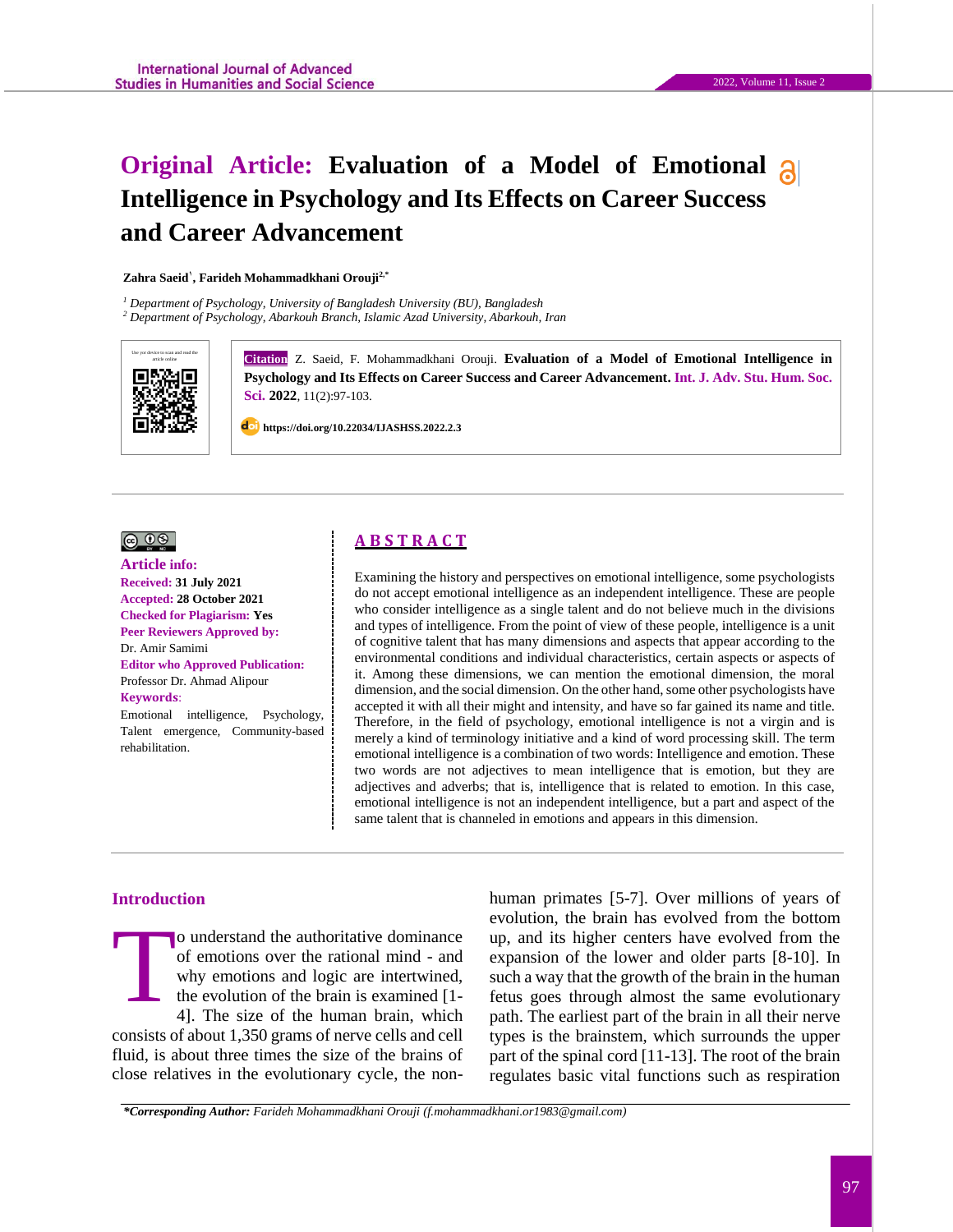and metabolism in other organs of the body and controls reactions and stereotyped movements. It cannot be said that this primitive brain thinks or has the power to learn; rather, it is a set of preprogrammed regulators that move the body as it should and react in a way that allows it to survive. In the age of reptiles, this brain ruled. Imagine a snake threatening to attack; "Face to face." Emotional centers arose from the most basic structures of the brain, the brainstem [14-16]. Millions of years later during evolution, from these emotional parts arose the thinking brain or the new cortex of the brain, the large cortex composed of the intertwined issues that make up the upper layers of the brain [17-19]. The fact that the thinking brain is made up of the emotional brain makes the connection between thought and emotion even clearer, as the emotional brain existed long before the rational brain emerged. The evolution of the old emotional centers began with the olfactory part, and these centers eventually became so large that they surrounded the upper part of the brainstem. In the early stages, the olfactory center consisted of narrow nerve layers that were used for odor analysis. One layer of these cells received what the person smelled and classified it into different categories, edible or poisonous, sexual partner, enemy or prey [20]. The second layer of cells sent reflex messages through the nervous system to give the body the necessary instructions: Bite, spit, approach, escape, chase, and hunt. With the emergence of the first mammals, new and original layers of the emotional brain emerged; these layers, which surround the brainstem, look like a loaf of bread that has been bitten on the bottom, where the brainstem is located. Because this part of the brain is wrapped around the brainstem and encloses it, it is called the limbic system, whose literal root is the Latin word "Limbus" meaning ring. This new neural area added the right excitement to the brain complex. When we are captivated by longing or anger, or overwhelmed by love or fear, it is the limbic apparatus that holds us in its grip. The amygdala, or almond, is a structure embedded in the lateral apparatus and is the center of behavioral emotion awareness at the subconscious level [21- 23]. Almonds send everyone to the limbic current state in relation to their surroundings and thoughts, and based on their connection to the hypothalamus, are able to generate appropriate behavioral emotional responses in us, such as straightening hair in times of fear, widening pupils in times of joy.

Heart rate rises during anger. For this reason, almonds are called the basic part of the reward and punishment system and the regulatory center in emotional intelligence, which is called the emotional brain [24-26].

## **Importance and Benefits of Emotional Intelligence**

Life without passion and emotions is like a heavy barren land that is full of fruitlessness and cut off from the richness of life. But for Aristotle, what is desirable is an appropriate feeling; it means a feeling that fits the situation. When emotions are severely suppressed, they create boredom and distance, and whenever they get out of control, that is, if they are severe and late, they get sick. There is ample evidence that people with emotional skills excel in any area of life; whether in emotional and intimate relationships, or in understanding the unspoken rules that lead to organizational policy, whether in education, child-rearing, and family matters, or in mental and personality health [27-29].

If a person has a high level of emotional intelligence, he can better adapt to the challenges of his personal and social life and manage his emotions effectively, and as a result, provides the basis for increasing his physical and mental health. From all of the above, it can be concluded that today the amazing effect of emotional intelligence on areas such as physical and mental health of individuals, their health and perfection of personality, health and strength of interpersonal and extra personal relationships, strengthening learning and facilitating education, success, and progress is well-known. There is no doubt about organizational management, better family management, and effective child-rearing [30].

#### **Areas of Application of Emotional Intelligence**

Psychological research, such as Gardner, Salvi, Mayer, Barr, Gelman, etc., shows that emotional intelligence is effective in many areas. These include the areas of interpersonal relationships (self-knowledge and self-fulfillment), extrapersonal relationships (social relationships), marriage, home, and family relationships, childrearing, education and learning, mental and personality health (mental health and mental disorders), psychology, medicine and physical health, psychiatry, counseling and guidance, work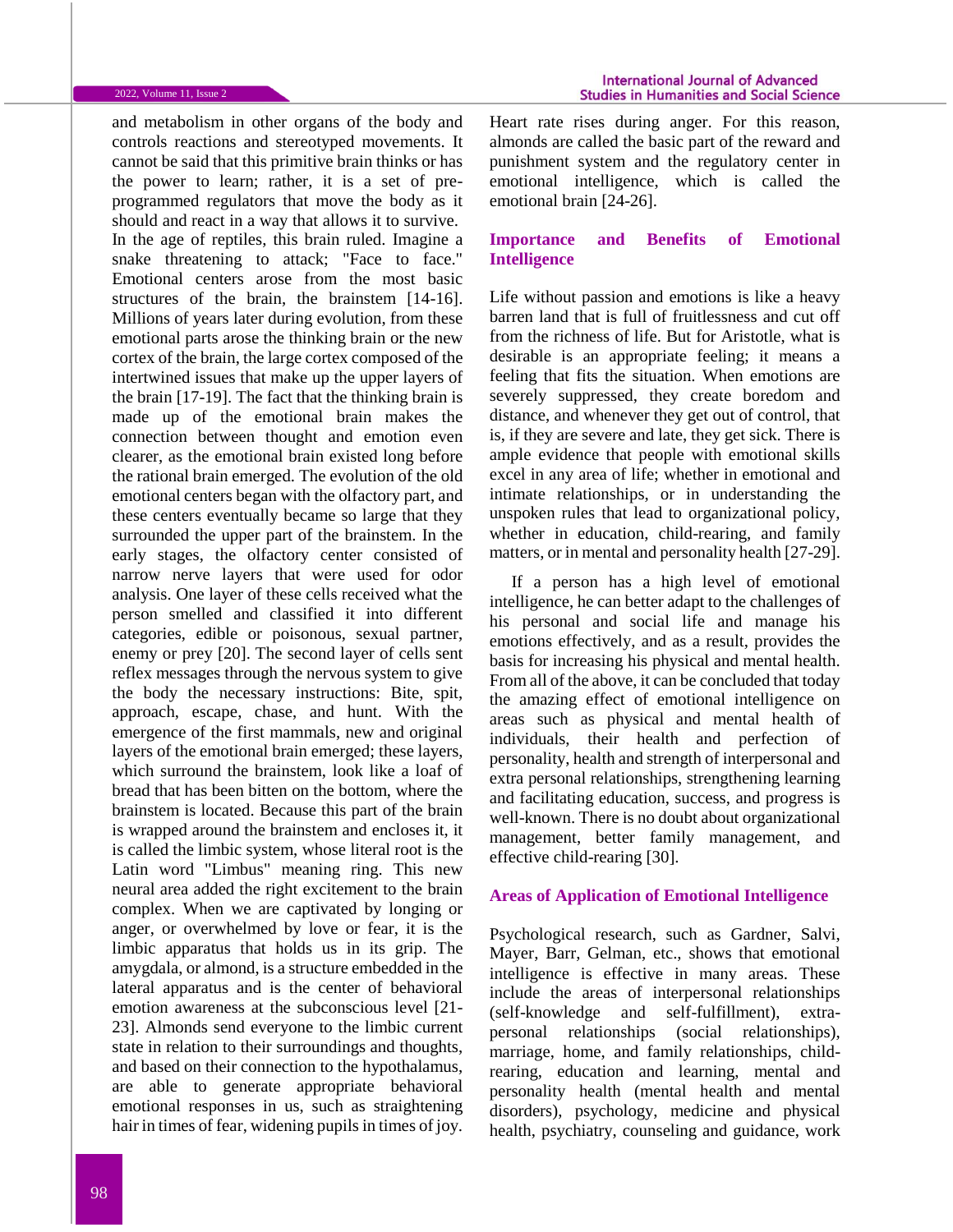#### **International Journal of Advanced Studies in Humanities and Social Science**

and employment, organizational and industrial management, economic development, community leadership, and so on. The following are some general areas to be considered and elaborated:

## *Emotional intelligence and communication*

Emotional intelligence is primarily manifested in communication. These relationships include the intrapersonal domain in one hand and the interpersonal domain on the other. Therefore, we can speak of two general competencies in both personal and social areas. In the personal sphere, emotional intelligence focuses on the abilities, competencies, and competencies that regulate a person's relationship with himself. In these areas, we deal with components such as self-awareness, self-confidence, emotion management, and initiative [31]. The competencies of this section are meaningful to each other and are considered to strengthen each other. For example, accurate selfawareness is a good platform for increasing selfconfidence, and emotion management plays a prominent role in increasing self-confidence. As emotions are better managed in practice and success becomes practical, one's self-confidence increases. In the social sphere, emotional intelligence deals with the abilities, competencies, and competencies that regulate a person's relationship with others. Components such as empathy, organizational awareness, conflict management, teamwork, influence, nurturing others, and communication with others are in this area [32-34].

# *Emotional intelligence and family*

Guttman et al., ( 2019) probed into whether the couple would get divorced in the future by looking at just five minutes of a couple talking and how they expressed their opposition. The accuracy of the findings of Guttman et al. was 93%. Some of these couples were under him and his group's supervision for fourteen years, and their predictions came true. This study showed that it was not the number of disagreements of a couple that matters, but the effort that both of them made to solve the problem amicably, and the repair of the situation that affects the success of their relationship [35-37]. It is said that a relationship is at a high level in terms of emotional intelligence when a couple spends their energy on repairing differences [and correcting similarities]. Repair means showing the love and affection of a husband and wife to each other regardless of their conflict. Repairs reflect the fact that emotional intelligence skills are used within the relationship. Repair means leaving behind anger, violence, and enmity with one's spouse. The first hope for successful repair is rooted in one's selfawareness [38].

Research from Emory University (2018) has shown that a child's emotional intelligence is the product of displaying parents' emotional intelligence skills, not their personal experience of emotional stress [39]. Children learn emotional intelligence skills from their parents. If they do not follow their parents' example, they will, in fact, lose the best source of learning. Parents who practice emotional intelligence with their children raise older boys and girls who are happier, have more social adjustment, score better, and achieve more professional success in adulthood. Children who increase their emotional intelligence skills reduce their rates of apostasy, laziness, and delinquent behavior. Wherever a child starts, increasing his or her emotional intelligence will improve his or her relationships with his or her classmates. If you are a role model for children in terms of emotional intelligence, they will develop the skills they need to get along with others and experience more success; success that will continue in adulthood [40-42].

In democratic societies, raising happy children is the most important responsibility of parents. There is no factor more vital to a child's happiness than a happy parent, and no factor can be more vital to the success of democratic societies than the existence of happy citizens. Happy children will become good citizens in the future, because they will never resort to anti-social behaviors that destroy society [1].

### *Emotional intelligence and health*

Emotional intelligence is closely related to mental health and physical health. That is why emotional intelligence has been studied, researched, and studied in areas such as psychology, counseling and guidance, medicine, and psychiatry.

Every problem, during its life, is ready to be solved and eliminated. Emotions are a means by which you can take action to solve a problem. By understanding your emotions, you can skillfully get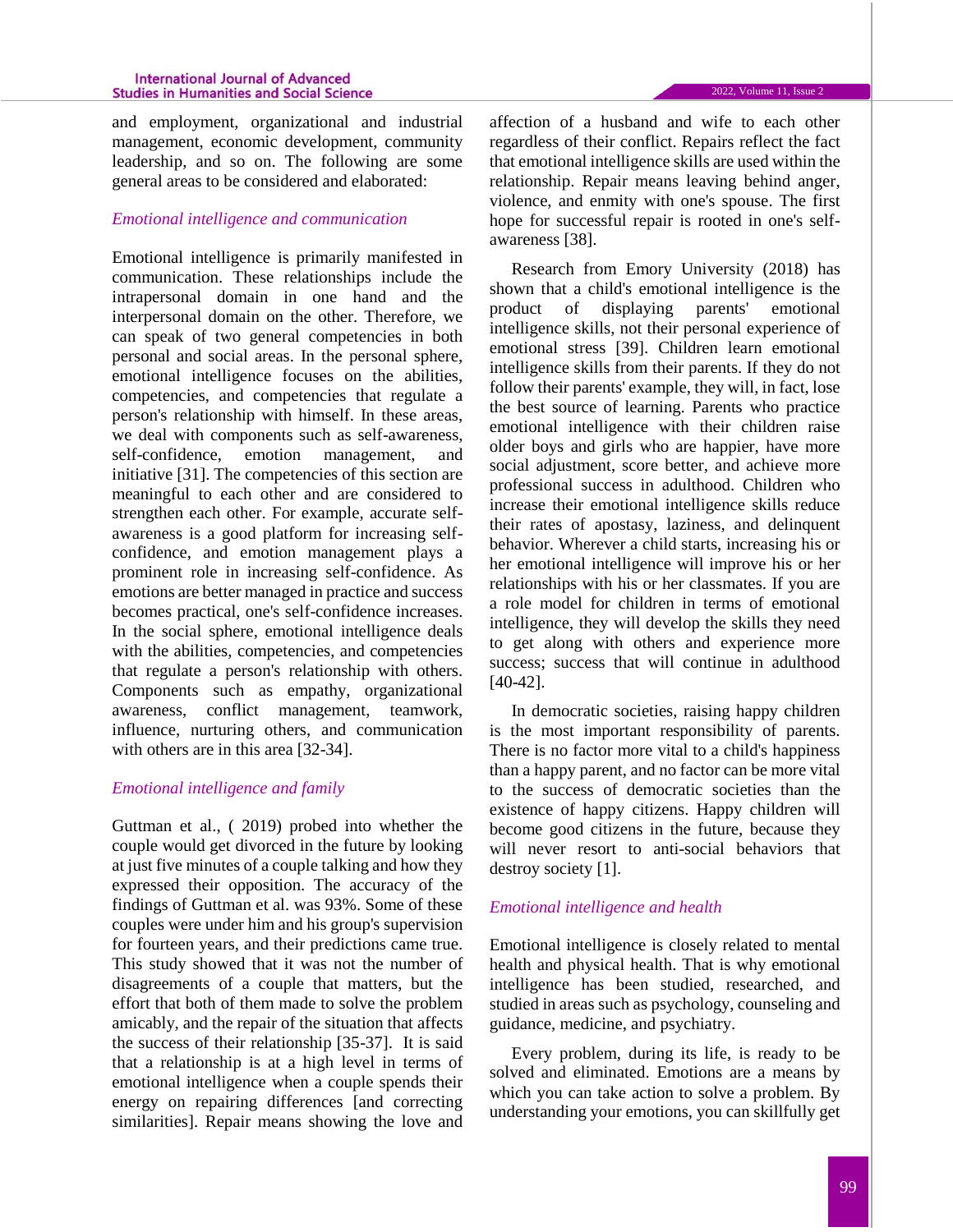through problems and avoid the next ones. If you do the opposite and suppress your emotions, they will quickly turn into feelings of tension, stress, and anxiety. Emotions that are ignored paralyze the brain and body. Emotional intelligence skills enable you to avoid difficult situations before they become uncontrollable, making it easier for you to manage stress. People who are unable to use their emotional intelligence skills are more likely to use other less effective methods [such as medications] to manage their mood and mood. They are twice as likely as others to be anxious, depressed, or addicted, and even have suicidal thoughts. Emotional intelligence has a huge impact on people's happiness and satisfaction. People who use their emotional intelligence are more adaptable to their surroundings, show high self-confidence, and are aware of their abilities. The direct relationship between emotional intelligence and a good and healthy life shows how important it is to pay attention to emotions, to be aware of them, and to use them to guide behavior. The more you use your emotional intelligence skills, the more you will achieve in life.

The results of research in recent years have shown that there is a high correlation between emotional intelligence and susceptibility to various diseases. Stress, anxiety, and depression weaken the body's immune system and make it vulnerable to all illnesses, from the common cold to cancer. When the mind is overwhelmed by stress, discomfort, or anxiety, it sends a message to the body to reduce the amount of energy it uses to fight disease. This increases the vulnerability to serious or new types of disease. Recent medical research shows that there is a clear link between anxiety and serious illnesses, such as cancer. Emotional intelligence skills also accelerate the return to health, i.e. people who are sick but develop their emotional intelligence skills during treatment recover from many illnesses, including the deadliest one [4].

The physical effect of emotional intelligence on the brain and various systems of the body is so strong that research at Harvard Medical School has practically shown that physical changes occur in the brain along with changes in emotional intelligence. Emotional intelligence skills enhance the brain's ability to cope with emotional anxiety. This causes the body's immune system to remain strong and more resistant to disease. Good mood and good thinking (good emotion - good thinking) is perhaps

the most important effect of emotion and emotion in their effect on thoughts and responses. When we feel good, we see the world and those around us beautifully. When we are depressed and homesick, everything seems bleak. When we feel good, we see the world through glasses of optimism and vice versa [5].

The emotional function also affects a person's neuropsychological function. When we are in a good mood, we remember good memories, and when we are depressed, bad memories come to mind automatically. The higher an individual's emotional intelligence, the more aware he or she is of the role and impact of emotions on his or her actions and behaviors, and the more he or she tries to create the best emotion appropriate to the situation to do the best kind of thinking and problem-solving. A person with high emotional intelligence knows how to correct the negative effect of emotions on their thinking. Sixty years ago, a study by Razran (2018) found that people who were exposed to bad breath were more likely to make negative comments about irrelevant topics than those who felt good and happy after a free lunch. Emotions affect not only the content of cognition and behavior (what we think and do), but also the process of cognition [46].

## **Emotional Intelligence Model its Burden on Physical Health**

Studies show that there is a significant relationship between emotional intelligence and physical health. They were randomly selected from a typical local population sample. The most important difference between the two groups according to the overall results of emotional intelligence, in fact, the strongest scale of emotional-emotional intelligence that distinguished the control and experimental groups was optimism, which was the most important facilitator of emotional intelligence behavior. Another study by Bar-Ann (2015) focused on 3,571 adults who completed the Emotional Intelligence Questionnaire and responded to the questionnaire with the questionnaire, "I feel good about my general health." This question was a tool for providing selfassessment. Physical health can show the degree to which an individual's emotional intelligence is affected; the results of multiple regression analysis showed a correlation of 0.49 [7].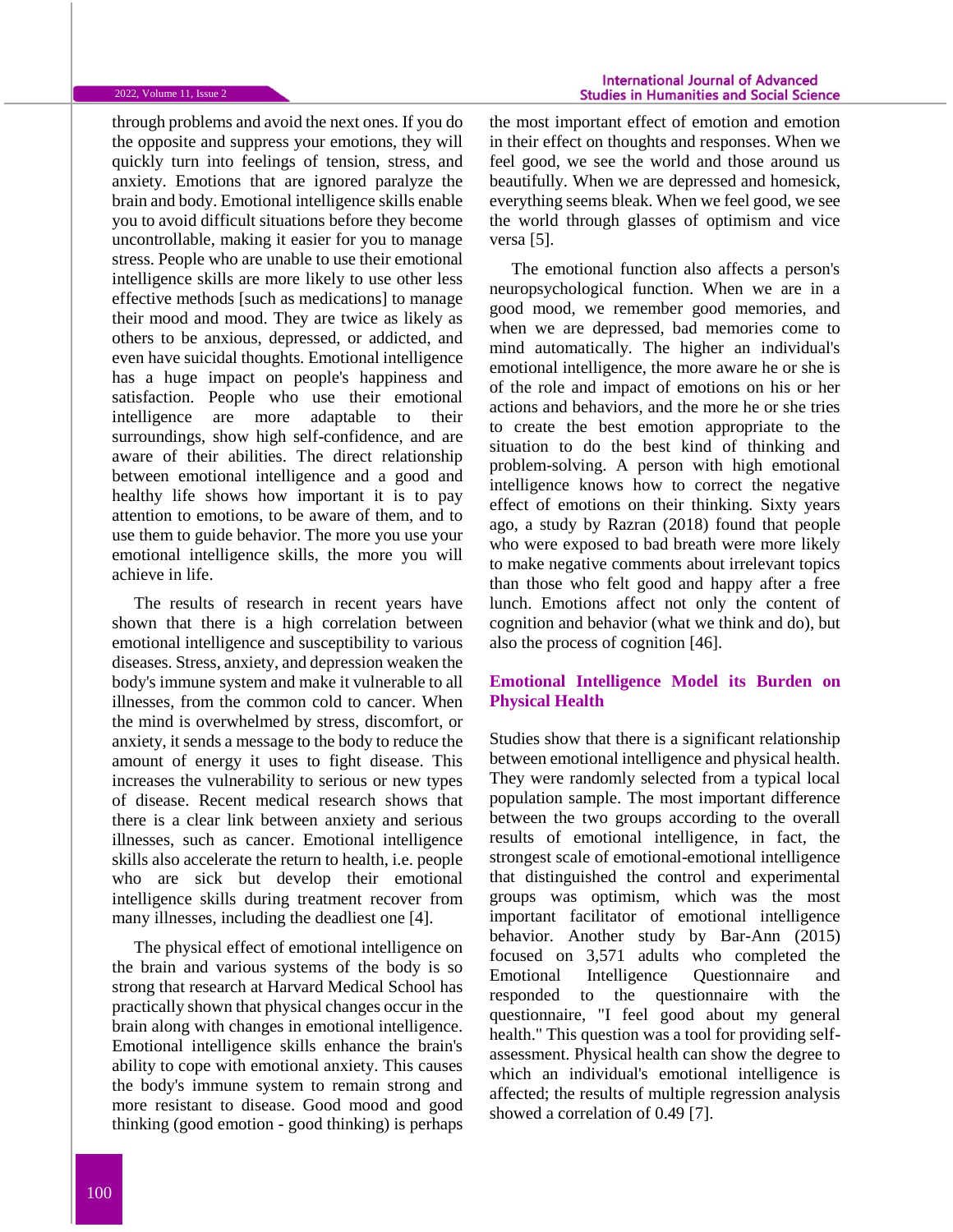#### **International Journal of Advanced Studies in Humanities and Social Science**

Based on the strong emotional intelligence scales, it is clear that the ability to self-awareness, the ability to manage emotions and control emotions, the ability to solve individual and interpersonal problems naturally, and the ability to maintain an optimistic mood are significantly related to physical health.

# **Emotional Intelligence Model and its Burden on Mental Health**

In Another study by Bar-Ann (2015) that assessed the relationship between emotional intelligence and mental health, the emotional intelligence scores of 418 psychiatric patients matched with controls in Argentina, Israel, South Africa, and the United States were examined. In addition to the significant differences that were seen in the whole emotionalemotional intelligence in emotional-emotional intelligence scores, significant differences were seen in most scales between the samples of clinical and control groups [4].

Findings from studies show that the strongest components of emotional-emotional intelligence, skills, and facilitators that affect mental health include: a) The ability to manage emotions and cope with stress, b) attraction to personal goals are related to the blossoming of individual inner potentials and having a meaningful life and the ability to review and deal with feelings and thoughts.

Such large findings are tolerable, because deficiencies in each of these areas lead to anxiety (inability to effectively manage emotions), depression, (inability to achieve personal goals and achieve a meaningful life, respectively), and Problems with reality testing (inability to control emotions and thoughts). The need for this becomes apparent when most pathologies of mental disorders show a deficiency of one or more cases of emotional intelligence [11].

# **Conclusion**

When we go to work, we take the excitement with us; they are like annoying intruders, shadow after shadow all day long. The sooner we become aware of our emotions and know them better, the sooner we will be able to regain control of the situation. Understanding and managing emotions is the only way we can take full advantage of our day and move

toward our career goal in life. What effect does the use of emotional intelligence have on career success? The short answer is that too much. Using emotional intelligence is a great way to focus energy in one direction and get great results. Bradbury and Graves (2018) tested emotional intelligence alongside 33 important job behaviors and found that emotional intelligence incorporates most of them, including time management, motivation, insight, and communication. Emotional intelligence is so essential to success that it accounts for 60% of performance in all types of jobs. Emotional intelligence alone is the greatest factor for predicting individual performance in the workplace and the strongest force for leadership and success. Perhaps the best advantage of emotional intelligence is that it is a very flexible skill. No matter how or high people's emotional intelligence is, people can still improve it with practice, and those who score low on emotional intelligence can actually put themselves on the same level as their co-workers. Research (2016) from the University of Queensland, Australia, shows that people with poor emotional intelligence and poor job performance can reach out to colleagues who excel in both just by trying to improve their emotional intelligence. After studying a large number of people in the workplace, it was found that 90% of those who have excellent job performance also have very high emotional intelligence. People who develop their emotional intelligence are usually successful in their jobs, because emotional intelligence and job success go hand in hand. Organizations and institutions as a whole also use emotional intelligence. As the skills of thousands of people increase in a company, industry, and business make great strides. Emotional intelligence skills improve leadership, teamwork, and customer service. Completely different organizations, such as L'Oreal and the U.S. Air Force, have saved millions of dollars by implementing emotional intelligence skills programs. Every time companies introduce emotional intelligence to their employees, there is a pervasive enthusiasm of all employees. If an organization or company can create pervasive energy for an educational concept or topic, that energy will soon spread to all employees and create a situation in which everyone will thrive. As people develop or improve their emotional intelligence, their performance improves, they treat each other better, and the benefits of work increase. This helps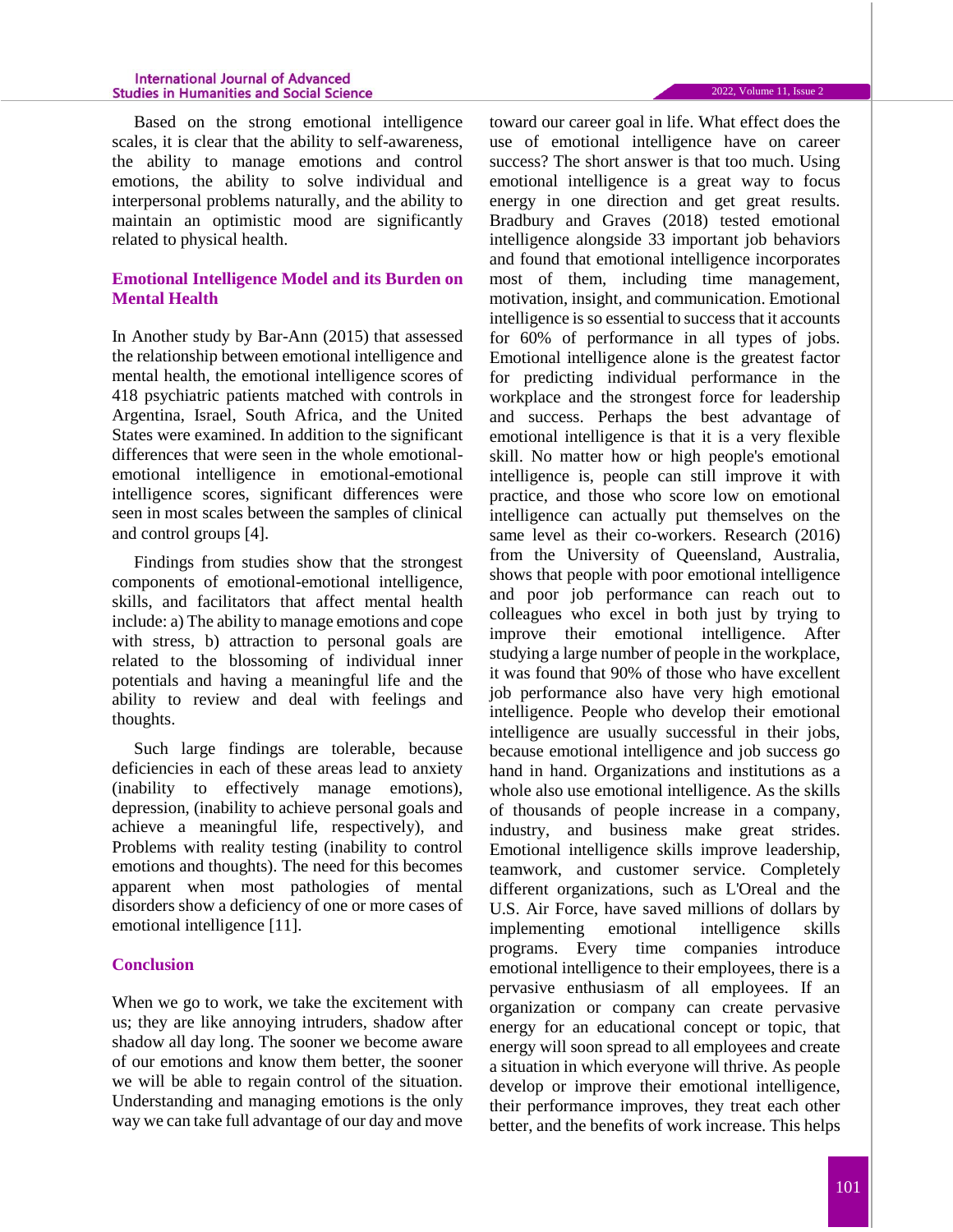to create an environment in which everyone is satisfied, satisfied, and victorious.

#### **References**

[1]A. Amini, H. Shahpoori Arani, M. Milani Fard, *Eurasian Journal of Science and Technology*, **2021**, *1(6)*, 421-424. **[\[Crossref\]](10.22034/jstr.2021.291347.1050), [\[Publisher\]](http://ejst.samipubco.com/article_133942.html)**

[2]A.M. Milani Fard, M. Milani Fard, *Eurasian Journal of Science and Technology*, **2021**, *1(6)*, 384-398. **[\[Crossref\]](10.22034/jstr.2021.289470.1047), [\[Publisher\]](http://ejst.samipubco.com/article_132494.html)**

[3]A. Samimi, *Advanced Journal of Chemistry-Section A*, **2021**, *4(3)*, 206-218. **[\[Crossref\]](http://dx.doi.org/10.22034/ajca.2021.277905.1248), [\[Google Scholar\]](https://scholar.google.com/citations?hl=en&user=YhvFZdcAAAAJ&view_op=list_works&sortby=pubdate), [\[Publisher\]](http://www.ajchem-a.com/article_130196.html)**

[4]A. Samimi, *International Science and Investigation journal*, **2014**, *3(1)*, 57-64. **[\[Google](https://scholar.google.com/citations?hl=en&user=YhvFZdcAAAAJ&view_op=list_works&sortby=pubdate)  [Scholar\]](https://scholar.google.com/citations?hl=en&user=YhvFZdcAAAAJ&view_op=list_works&sortby=pubdate)**

[5]A. Samimi, *Journal of Engineering in Industrial Research*, **2021**, *2(2)*, 71-76. **[\[crossref\]](http://dx.doi.org/10.22034/jeires.2021.269282.1021), [\[Google](https://scholar.google.com/citations?hl=en&user=YhvFZdcAAAAJ&view_op=list_works&sortby=pubdate)  [Scholar\]](https://scholar.google.com/citations?hl=en&user=YhvFZdcAAAAJ&view_op=list_works&sortby=pubdate), [\[Publisher\]](http://www.jeires.com/article_129037.html)**

[6]A. Samimi, *Journal of Exploratory Studies in Law and Management*, **2020**, *7(3)*, 132-137. **[crossref], [\[Google Scholar\]](https://scholar.google.com/citations?hl=en&user=YhvFZdcAAAAJ&view_op=list_works&sortby=pubdate), [\[Publisher\]](http://worldofresearches.com/ojs-2.4.4-1/index.php/CJNMS/article/view/941)**

[7]A. Samimi, *Advanced Journal of Chemistry-Section A*, **2021**, *4(3)*, 206-218**. [\[Crossref\]](10.22034/ajca.2021.277905.1248), [\[Google Scholar\]](https://scholar.google.com/citations?hl=en&user=YhvFZdcAAAAJ&view_op=list_works&sortby=pubdate), [\[Publisher\]](http://www.ajchem-a.com/article_130196.html)**

[8]A. Samimi, *Journal of Exploratory Studies in Law and Management*, **2020**, *7(3)*, 114-119. **[\[Google Scholar\]](https://scholar.google.com/citations?hl=en&user=YhvFZdcAAAAJ&view_op=list_works&sortby=pubdate), [\[Publisher\]](http://worldofresearches.com/ojs-2.4.4-1/index.php/CJNMS/issue/view/115)**

[9]Samimi, S Zarinabadi, *Journal of Engineering Technology*, **2016**, *5(2)*, 108-115. **[\[Google](https://scholar.google.com/citations?hl=en&user=YhvFZdcAAAAJ&view_op=list_works&sortby=pubdate)  [Scholar\]](https://scholar.google.com/citations?hl=en&user=YhvFZdcAAAAJ&view_op=list_works&sortby=pubdate)**

[10] Samimi, S. Zarinabadi, *American Journal of Engineering and Technology Research*, 2014, USA 14 (22014). **[\[Google Scholar\]](https://scholar.google.com/citations?hl=en&user=YhvFZdcAAAAJ&view_op=list_works&sortby=pubdate)**

[11] Samimi, *International Science and Investigation journal*, **2015**, *4(1)*, 9-20. **[\[Google](https://scholar.google.com/citations?hl=en&user=YhvFZdcAAAAJ&view_op=list_works&sortby=pubdate)  [Scholar\]](https://scholar.google.com/citations?hl=en&user=YhvFZdcAAAAJ&view_op=list_works&sortby=pubdate)**

[12] Samimi, *Journal of Engineering in Industrial Research*, **2021**, *2(2)*, 71-76. **[\[Crossref\]](https://dx.doi.org/10.22034/jeires.2021.269282.1021), [\[Google](https://scholar.google.com/citations?hl=en&user=YhvFZdcAAAAJ&view_op=list_works&sortby=pubdate)  [Scholar\]](https://scholar.google.com/citations?hl=en&user=YhvFZdcAAAAJ&view_op=list_works&sortby=pubdate), [\[Publisher\]](http://www.jeires.com/article_129037.html)**

[13] Susanabadi, M. Saleh Sadri, H. Taleby, S. Etemadi, B. Mahmoodiyeh, M. MilaniFard, *Annals of the Romanian Society for Cell Biology*, **2021**, *25(6)*, 2703-2716. **[\[Google Scholar\]](https://scholar.google.com/scholar?hl=en&as_sdt=0%2C5&q=A+Susanabadi%2C+M+Saleh+Sadri%2C+H+Taleby%2C+S+Etemadi%2C+B+Mahmoodiyeh%2C+M+MilaniFard%2C+Evaluating+the+Outcome+of+Total+Intravenous+Anesthesia+and+Single+Drug+Pharmacological+to+Prevent+Postoperative+Vomiting%3A+Systematic+Review+and+Meta-Analysis%2C+Annals+of+the+&btnG=), [\[Publisher\]](https://www.annalsofrscb.ro/index.php/journal/article/view/5896)**

i. Yarahmadi, K. Kamrava, A. Shafee, M. Milanifard, M. Aghajanpour, A. Mohebbi*, Journal of Pharmaceutical Research International*, **2019**, 1- 6. **[\[Crossref\]](10.9734/jpri/2019/v31i630369), [\[Google Scholar\]](https://scholar.google.com/scholar?hl=en&as_sdt=0%2C5&q=Investigation+of+Olfactory+Function+Following+Septorhinoplasty+in+Iranian+Population+by+Rapid+Smell+Test+%28RST%29&btnG=), [\[Publisher\]](https://www.journaljpri.com/index.php/JPRI/article/view/30369)**

[14] A. Bozorgian, S. Zarinabadi, A. Samimi, *Journal of Chemical Reviews*, **2020**, *2*, 122-129. **[\[Crossref\]](https://dx.doi.org/10.33945/SAMI/JCR.2020.2.5), [\[Google Scholar\]](https://scholar.google.com/scholar?hl=en&as_sdt=0%2C5&q=+Optimization+of+Well+Production+by+Designing+a+Core+pipe+in+one+of+the+Southwest+oil+Wells+of+Iran&btnG=), [\[Publisher\]](http://www.jchemrev.com/article_103699.html)**

[15] A.M.M. Fard, M.M. Fard, *Journal of Science and Technology Research, 2021, 1(°),*  $\forall \lambda \in \mathcal{F}(\cdot)$ *.* **[\[Crossref\]](https://doi.org/10.22034/JSTR.2021.289424.1046), [\[Google Scholar\]](https://scholar.google.com/citations?user=EvCwnBMAAAAJ&hl=en), [\[Publisher\]](http://jstr.samipubco.com/article_132074.html)**

[16] A.M.M. Fard, M.M. Fard, *Journal of Science and Technology Research*, **2021**, *1(6)*, 384-398. **[\[Crossref\]](http://dx.doi.org/10.22034/jstr.2021.289470.1047), [\[Google Scholar\]](https://scholar.google.com/citations?user=EvCwnBMAAAAJ&hl=en), [\[Publisher\]](http://jstr.samipubco.com/article_132494.html)**

[17] E. Sadat Motaharian, B. Mahmoodiyeh, S. Lorestani, M. Saleh Sadri, M. Milani Fard, A.M. Milani Fard, A. Amini, *Journal of Chemical Reviews*, **2021**, *3(3)*, 171-180. **[Crossref], [\[Publisher\]](http://www.jchemrev.com/article_133038.html)**

[18] E. Amouzad Mahdiraji; M. Sedghi Amiri, *Journal of Engineering in Industrial Research*, **2020**, *1*, 111-122. **[\[Crossref\]](http://dx.doi.org/10.22034/jeires.2020.261386.1004), [\[Google Scholar\]](https://scholar.google.com/scholar?hl=en&as_sdt=0%2C5&q=Optimization+of+Market+Clearing+Process+in+Power+System+with+NSGA+Algorithm&btnG=), [\[Publisher\]](http://www.jeires.com/article_120273.html)**

[19] F. Elmi Sadr, Z. Abadi, N. Elmi Sadr, M. Milani Fard, *Annals of the Romanian Society for Cell Biology,* **2021**, *25*, 6839-6852. **[\[Google](https://scholar.google.com/scholar?hl=en&as_sdt=0%2C5&q=F+Elmi+Sadr%2C+Z+Abadi%2C+N+Elmi+Sadr%2C+M+Milani+Fard%2C+Annals+of+the+Romanian+Society+for+Cell+Biology&btnG=)  [Scholar\]](https://scholar.google.com/scholar?hl=en&as_sdt=0%2C5&q=F+Elmi+Sadr%2C+Z+Abadi%2C+N+Elmi+Sadr%2C+M+Milani+Fard%2C+Annals+of+the+Romanian+Society+for+Cell+Biology&btnG=), [\[Publisher\]](https://www.annalsofrscb.ro/index.php/journal/article/view/852)**

[20] F. Zabihi, M.A. Abbasi, R. Alimoradzadeh, *Annals of the Romanian Society for Cell Biology*, **2021**, 2573–2579. **[\[Google Scholar\]](https://scholar.google.com/scholar?hl=en&as_sdt=0%2C5&q=F+Zabihi%2C+MA+Abbasi%2C+R+Alimoradzadeh%2C+The+Association+of+Serum+Albumin+Level+with+Cognition+and+Daily+Function+in+Patients+Undergoing+Hemodialysis%2C+Annals+of+the+Romanian+Society+for+Cell+Biology&btnG=)**

[21] F. Gharekhani Kasa, *Journal of Engineering in Industrial Research*, **2020**, *1*, 51-74. **[\[Crossref\]](http://dx.doi.org/10.22034/jeires.2020.262801.1008), [\[Google Scholar\]](https://scholar.google.com/scholar?hl=en&as_sdt=0%2C5&q=A+Study+of+the+Architectural+Design+of+Contemporary+Museums+in+Iran%2C&btnG=), [\[Publisher\]](http://www.jeires.com/article_120681.html)**

[22] F. Rebout, *Journal of Engineering in Industrial Research*, **2020**, *1*, 19-37. **[\[Crossref\]](http://dx.doi.org/10.22034/jeires.2020.262514.1006), [\[Google Scholar\]](https://scholar.google.com/scholar?hl=en&as_sdt=0%2C5&q=CFA+Performance+Evaluation%3A+a+Comprehensive+Structural+Equation+Modeling%2C+&btnG=), [\[Publisher\]](http://www.jeires.com/article_120575.html)**

[23] F. Zare Kazemabadi, A. Heydarinasab, A. Akbarzadeh, M. Ardjmand, *Artificial cells, nanomedicine, and biotechnology*, **2019**, *47*, 3222- 3230. **[\[Crossref\]](file:///E:/Dr%20Samimi/Bearbeiten/Schablone/Journal%20of%20Science%20and%20Technology%20Research/JSTR-2105-1033/10.1080/21691401.2019.1646265), [\[Google Scholar\]](https://scholar.google.com/citations?hl=en&user=3cWk2lkAAAAJ), [\[Publisher\]](http://www.ijnc.ir/article_38621.html)**

[24] F. Zare Kazemabadi, A. Heydarinasab, A. Akbarzadehkhiyavi, M. Ardjmand, Chemical Methodologies, **2021**, *5*, 135-152. **[\[Crossref\]](http://dx.doi.org/10.22034/chemm.2021.121495), [\[Google Scholar\]](https://scholar.google.com/citations?hl=en&user=3cWk2lkAAAAJ), [\[Publisher\]](http://www.ijnc.ir/article_38621.html)**

[25] G.H.R. Heydari, F. Hadavand, H. Maneshi, N. Moatamed, K. Vahdat, M. Fattah, H.R.A. Otaghvar, *Iranian South Medical Journal*, **2014**, *16*, 479-485. **[Crossref], [\[Google Scholar\]](https://scholar.google.com/scholar?hl=en&as_sdt=0%2C5&q=Evaluation+of+resistancy+to+imipenem+in+positive+blood+culture+in+bushehr+educational+hospitals+-1389&btnG=), [\[Publisher\]](https://ismj.bpums.ac.ir/article-1-478-en.html)**

[26] H Jahandideh, A Yarahmadi, S Rajaieh, A Ostvar Shirazi, M Milanifard, A Yarahmadi, *Journal of Pharmaceutical Research International*, **2019**, 1-7.

[27] H.A. Danesh, *Focus on Medical Sciences Journal,* **2018**, *4(2),* 9-13. **[\[Crossref\]](javascript:void(0)), [\[Google](https://scholar.google.com/scholar?hl=en&as_sdt=0%2C5&q=The+Effect+of+Interventional+Education+on+Knowledge+about+Medical+Documentation+and+Medical+Ethics+in+the+Residents+of+Arak+University+of+Medical+Sciences&btnG=)  [Scholar\]](https://scholar.google.com/scholar?hl=en&as_sdt=0%2C5&q=The+Effect+of+Interventional+Education+on+Knowledge+about+Medical+Documentation+and+Medical+Ethics+in+the+Residents+of+Arak+University+of+Medical+Sciences&btnG=), [\[Publisher\]](javascript:void(0))**

[28] H.A. Danesh, M. Saboury, A. Sabzi, M. Saboury, M. Jafary, S. Saboury, *Medical Journal of The Islamic Republic of Iran (MJIRI),* **2015**, *29(1)*,